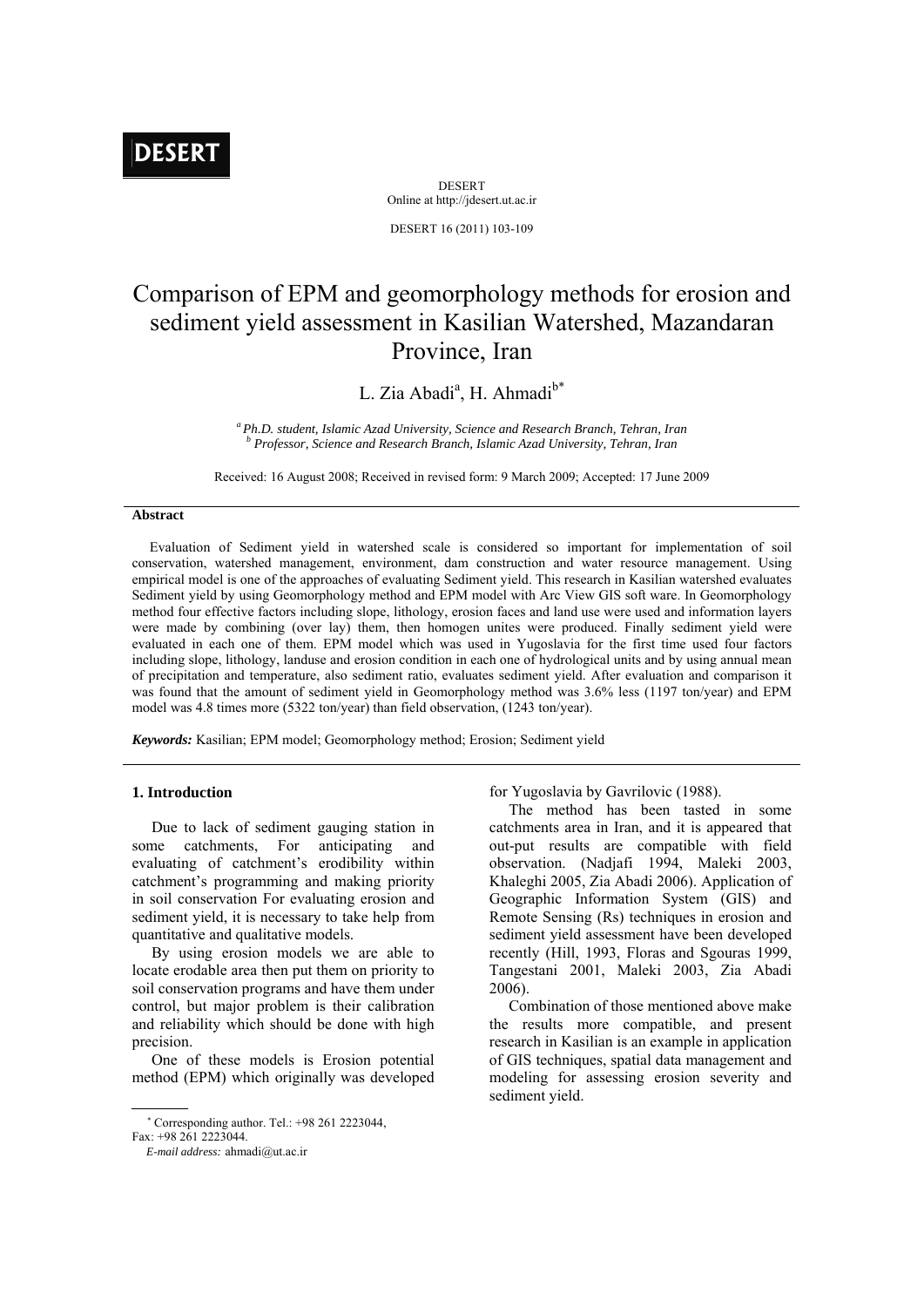### **2. Material and Methods**

#### *2.1. Study Area*

The Kasilian Watershed  $(53^{\circ} 18^{\circ} - 54^{\circ} 30^{\circ})$ E,  $35^{\circ}$  58` 30``-36° 07`N) is a part of the great basin of Talar River, and covers an area of a bout 68km<sup>2</sup>, to southeast of Mazandaran province, North of Iran.

 The relief of the area decreases from high mountain (3163 m) in southeast to river bed (1087) in Center. The climate changes from humid to cold humid, with annual mean of rainfall 809 mm. The Kasilian watershed has north trend. The most part of it is occupied by Shemshak formation (Siltstone) and after that by Quaternary alluvium.

More than 70% of Kasilian watershed is occupied by forest. The main soil type is Brownish with Acidic PH and then Yellowish pedozol.



Fig.1. Geographical location of the Kasilian sub – catchment area in Iran - Mazandaran province

#### *2. 2. Processing of EPM model and methods*

1. Reconnaissance of study area for several times.

2. Extract the boundaries of watershed with doing observation, maps (Topographic map in 1/50'000 scale, 2004 -Geological map in 1/250'000 and 1/100'000 scale – 2001.

Aerial photograph in 1/55.000 Scale 1976, Satellite image – land sat  $(ETM+)-2003)$ .

And for more certainty compare with boundaries which produce by Geo HMS Software.

3. Climatic study and providing Isoterm and Isohyet map, (T).

4. Hydrological study including Surface and ground water (H).

5. Geological investigation and produce lithology map (Y).

6. Geomorphological study with field survey and providing Geomorphologic map and erosion faces,  $(\omega)$ .

7. Remote Sensing and extract land use map, (Xa).

8. Plant Survey and provide vegetation map.

9. Soil study and provide soil map.

10. Producing Homogen unites with using land use, geology, slop and erosion faces map.

11. Evaluating erosion and sediment yield with erosion potential model and Geomorphology method in Hydrology unites and Homogen unites, (both).

 The Erosion Potential Method calculates coefficient of erosion and sediment yield (Z) of a Sub-catchment's area by following equation:

$$
Z = Y.Xa. (φ+I)1/2
$$
 (1)

Where Y is coefficient of rock and soil resistance to erosion ranging from 2 to 0.25, Xa is a Land use coefficient, ranging from l.o to o.o5, φ is the coefficient, observed erosion processes ranges from 1.0 to 0.1, based on the severity of erosion.

The factor I is the average land slope in percent (Gavliloric, 1988) Erosion severity is classified according to values of  $Z$ , areas with  $> 1.0$ 'severe erosion' and those with  $Z \le 0.19$  have very slight erosion. Sediment production is estimated as

$$
WSP = T. H. \pi . Z^{3/2}
$$
 (2)

Where W is the weight and WSP is the average annual specific production of sediments per  $km<sup>2</sup>$ in m3 /year, T is a Temperature coefficient, calculated as

 $T=(t/10 + 0.1)$   $\frac{1}{2}$ 

With t, the mean annual temperature in degrees Celsius  $(^{\circ}C)$  Z the coefficient of erosion calculated from equation (1).The other factors which are required by the EPM model are documented in literature (Gavrilovic, 1988).

 The process in Geomorphology method is the same but all are in Homogen unites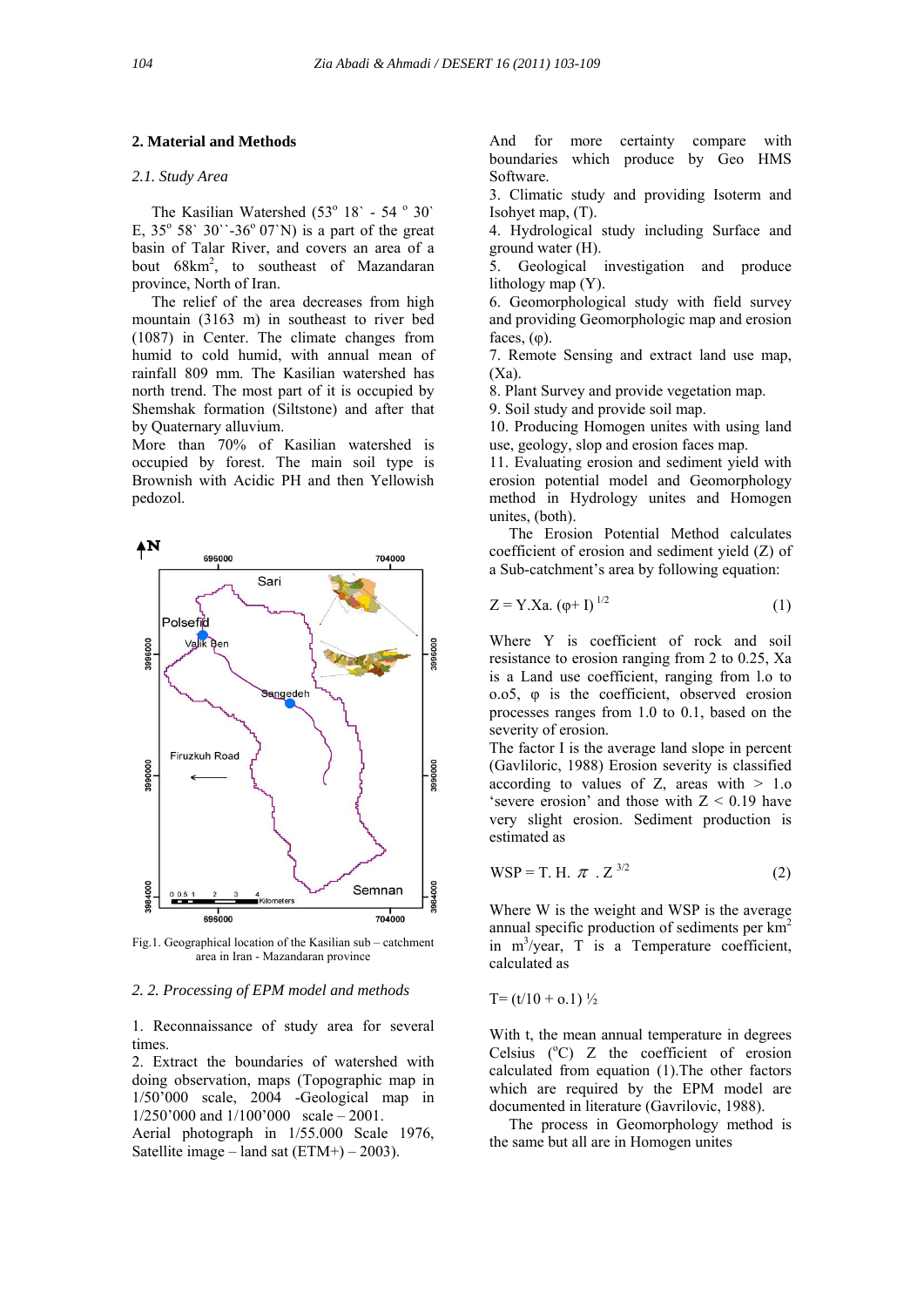#### **3. Results**

 In present research after field observation information layers were produced in Arc view and Arc GIS: land use  $(Xa)$  litho logy  $(Y)$ , slope (I) and erosion faces (φ) then we overlaid them and Z Factor obtained, (equation 1) in each Geomorphology and Hydrology unites. Erosion map were produced following that. Finally with using the other factors in every Homoge unite, (Geomorphology method) and sub – watershed, (EPM model) obtained and at last WSP, GSP and GS calculated.

The results show that changes in land use due to development strategies exposing erosive factors include erosion–sensitive geological formations consisting largely of alluvium (Quaternary), poor vegetation and dry farming which in study area are main factors in making sediment available annually for erosion and transport.

These sensitive areas are concentrated in north and near to outlet. In the other places with sensitive formation because of the high density of vegetation the erosion is negligible.

In south of Kasilian also due to poor vegetation and low temperature snow channels developed. In total we have 5 class of erosion

- 1. Very slight surface erosion
- 2. Slight surface erosion
- 3. Surface and Rill erosion
- 4. Snow channel
- 
- 5. Exposed rock (Bed rock).

 The correlation between erosion potential categories derived from EPM model, and the erosion coefficients of rocks, topographical slope classes, and land use type we calculated in each Hydrology and Homogen unites.

 It is evident from the table that the areas with severe erosion potential correspond to agriculture land with sensitive formation, Quaternary alluvial which is sensitive to erosion. (Table 1&2)

 Also we can find that the areas with high erosion are those with topographic slope between (10-30) percent. The areas with least erosion potential in Kasilian watershed are exposed rocks which were classified as Bed Rock and high dense forest. After calculating erosion potential the other factor, WSP, GSP, GS were calculated as given in literature (Gavrilovic 1988), (Table 1&2).

## **4. Conclusion**

 After considering all factors it seems that, erosive factors are:

a. land use b. litho logy c. Slope

As expressed before, changes in land use cause to develop erosion. Litho logy and slope after land use respectively, accelerated erosion.

 In Kasilian watershed after overlaying land use, slope, litho logy and erosion faces, 28 Homogen unites were derived.

 With using Geomorphology method, appeared that highest erosion potential correlated to Homogen unite  $(H - unit)$  number 12 which covers north and center of subwatershed number 3, where:  $1=0.5$   $\varphi = 0.4$  $Y=1.2$  Xa=0.4 Y and Z=0.5.

As you see litho logy has the most impact.

 Moderate erosion correlated to: H-unites number 2,8,11 which located on southern of sub-w number 1, north, and center and eastern of sub-w number 2, north and eastern of sub –w number 3, western of sub – w number 10 and north and western of sub-w number 11.

 Slight erosion in: H- unites number 19, 13, 6. 7, 20, 14, 1 0, 24, 25, 26 and 23.

The most sediment yield correlated to: H-unit number 7 where  $Z = 0.34$  WSP=473.3 GSP=59.1 and GS= 499.4

 After running EPM model in 11 sub-w understood that highest erosion potential correlated to sub-w number 3- where Xa=0.4 Y=1.6 I=0.51  $\varphi$ =0.345 and Z=0.418 least erosion potential correlated to sub-w number 9 with  $Z=0.065$ 

 Sub-watersheds with slight erosion potential are numbers: 1,2,10 and 11.

| Table 1. Erosion severity and sediment yield in hydrologic units |  |  |
|------------------------------------------------------------------|--|--|
|                                                                  |  |  |

| Name | Н    |       |      | M     | 7     | <b>WSP</b> | Ru   | GSP   | GS     |
|------|------|-------|------|-------|-------|------------|------|-------|--------|
|      | 1344 | 10.7  | 1.08 | 695   | 0.322 | 430.6      | 0.47 | 202.3 | 1072.2 |
|      | 1349 | 10.7  | 1.08 | 697   | 0.316 | 419.87     | 0.46 | 193.1 | 1776.5 |
|      | 1267 | 11.1  | 1.1  | 661   | 0.418 | 617        | 0.22 | 135.7 | 407.1  |
|      | 1459 | 10.26 | 1.06 | 447.7 | 0.169 | 103.5      | 0.46 | 47.6  | 418.8  |
|      | 2063 | 7.03  | 0.91 | 997   | 0.117 | 114        | 0.69 | 78.6  | 378.8  |
|      | 2186 | 6.4   | 0.86 | 1046  | 0.157 | 175.7      | 0.75 | 131.7 | 1014   |
|      | 1942 | 7.6   | 0.92 | 947   | 0.078 | 59.6       | 0.61 | 36.3  | 272    |
|      | 1518 | 9.8   | 1.03 | 770   | 0.095 | 72.9       | 0.41 | 29.8  | 157.9  |
| Q    | 1568 | 9.6   | 1.02 | 791   | 0.065 | 42         | 0.54 | 22.6  | 153.6  |
| 10   | 1384 | 10.5  | 1.07 | 712   | 0.223 | 251.9      | 0.43 | 108.3 | 790.5  |
|      | 1440 | 7.3   | 1.06 | 736   | 0.295 | 392.5      | 0.48 | 188.4 | 471    |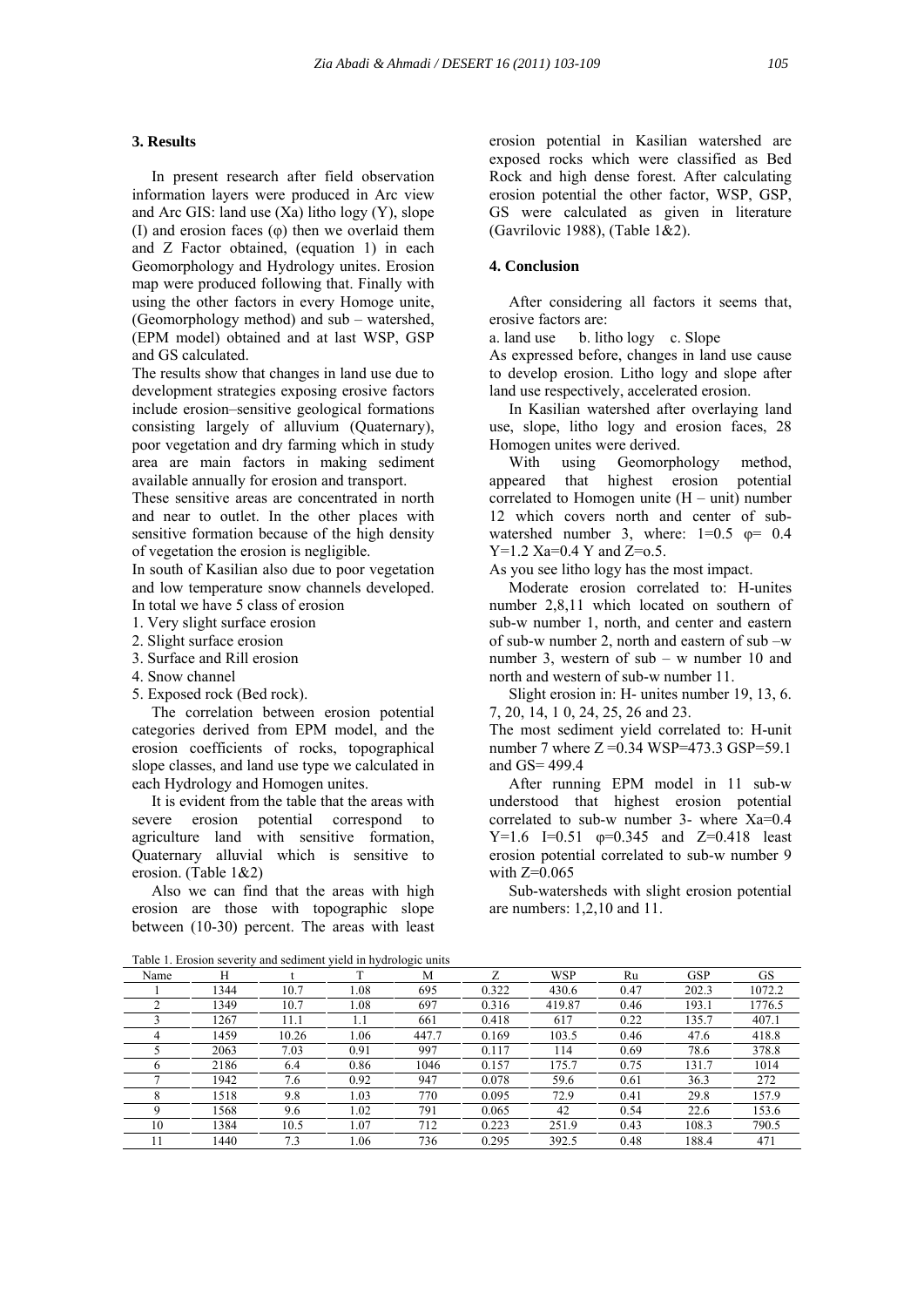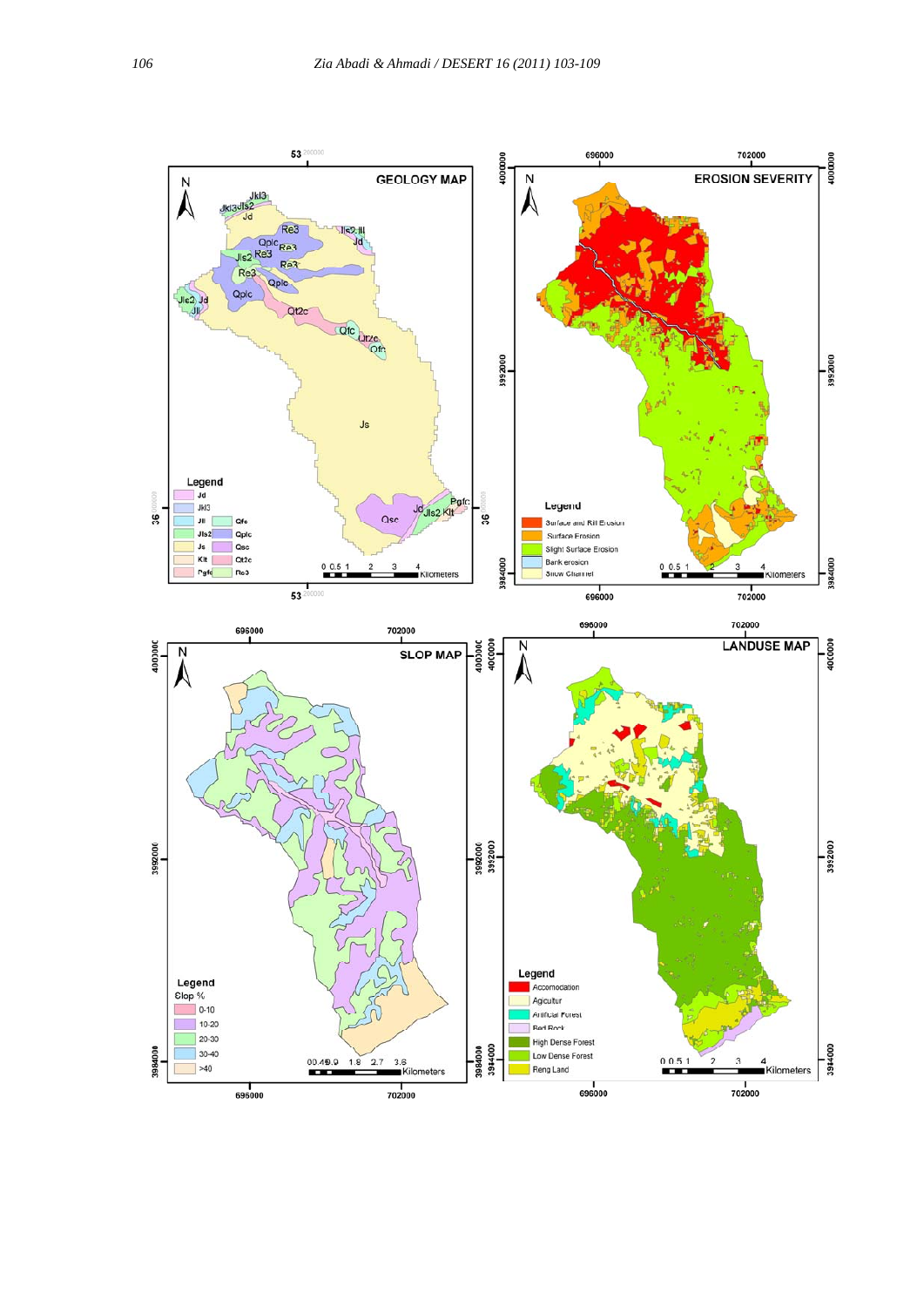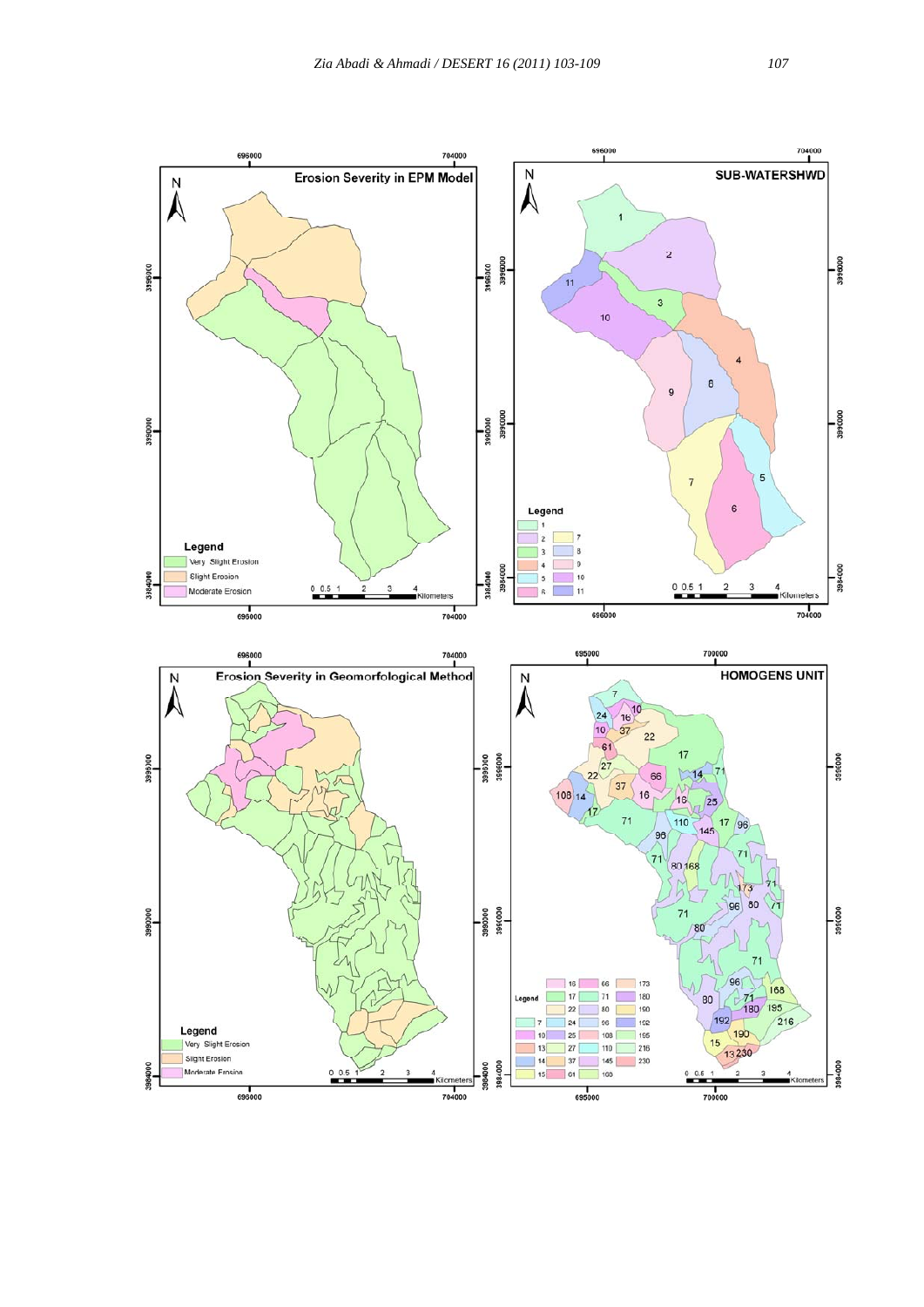| Name           | H    | ŧ    | T    | M      | Ζ     | <b>WSP</b> | Ru    | <b>GSP</b> | <b>GS</b> |
|----------------|------|------|------|--------|-------|------------|-------|------------|-----------|
|                | 1517 | 9.8  | 1.03 | 769.6  | 0.163 | 124.8      | 0.08  | 9.98       |           |
| $\overline{c}$ | 1324 | 10.8 | 1.08 | 686.3  | 0.159 | 147.5      | 0.036 | 5.31       | 4.2       |
| 3              | 2769 | 3.4  | 0.66 | 1264.6 | 0.149 | 150.7      | 0.046 | 6.9        | 3.6       |
| 4              | 1475 | 10   | 1.04 | 751.6  | 0.129 | 113.6      | 0.031 | 3.51       | 5.7       |
| 5              | 2384 | 5.4  | 0.8  | 1126   | 0.209 | 270.25     | 0.035 | 9.4        | 8         |
| 6              | 1282 | 11   | 1.09 | 667.9  | 0.384 | 548.2      | 0.079 | 43.3       | 88.7      |
| 7              | 1380 | 10.5 | 1.07 | 710.6  | 0.34  | 473.3      | 0.125 | 59.1       | 499.4     |
| 8              | 1284 | 11   | 1.09 | 668.8  | 0.46  | 714.1      | 0.069 | 49.2       | 231.2     |
| 9              | 1396 | 10.5 | 1.07 | 717.6  | 0.127 | 109.1      | 0.057 | 6.2        | 3.75      |
| 10             | 1381 | 10.5 | 1.07 | 711.1  | 0.309 | 410.3      | 0.089 | 36.5       | 34.6      |
| 11             | 1219 | 11.4 | 1.11 | 640.2  | 0.406 | 572        | 0.04  | 22.8       | 18.9      |
| 12             | 1202 | 11.5 | 1.11 | 632.6  | 0.5   | 772.5      | 0.069 | 53.3       | 74.6      |
| 13             | 1122 | 11.9 | 1.13 | 597    | 0.388 | 498.3      | 0.02  | 9.9        | 4.9       |
| 14             | 1306 | 10.9 | 1.09 | 678    | 0.308 | 396.6      | 0.067 | 26.5       | 23.8      |
| 15             | 1628 | 9.3  | 1.01 | 816.8  | 0.086 | 65.3       | 0.22  | 14.3       | 267.4     |
| 16             | 1625 | 9.3  | 1.01 | 815.5  | 0.076 | 54.1       | 0.17  | 9.1        | 97.3      |
| 17             | 1638 | 9.2  |      | 821    | 0.084 | 62.7       | 0.12  | 7.5        | 29.25     |
| 18             | 1715 | 8.8  | 0.98 | 853.4  | 0.078 | 57.2       | 0.057 | 3.25       | 3.25      |
| 19             | 1248 | 11.2 | 1.1  | 653    | 0.396 | 562        | 0.05  | 28.1       | 22.5      |
| 20             | 1286 | 11   | 1.09 | 669.7  | 0.335 | 444.4      | 0.03  | 13.3       | 10.6      |
| 21             | 1783 | 8.5  | 0.97 | 881    | 0.082 | 63         | 0.09  | 5.67       | 9.6       |
| 22             | 1425 | 10.3 | 1.06 | 730.1  | 0.067 | 42.1       | 0.026 | 1.09       | 0.25      |
| 23             | 2228 | 6.1  | 0.84 | 1063.7 | 0.208 | 266.1      | 0.045 | 11.9       | 8.3       |
| 24             | 2431 | 5.1  | 0.8  | 1144.8 | 0.335 | 557        | 0.099 | 55.1       | 44        |
| 25             | 2124 | 6.7  | 0.87 | 1021.8 | 0.213 | 247        | 0.062 | 15.3       | 9.9       |
| 26             | 2493 | 4.8  | 0.76 | 1169.3 | 0.259 | 367.7      | 0.08  | 29.4       | 41.1      |
| 27             | 2901 | 2.6  | 0.6  | 1328.5 | 0.128 | 114.5      | 0.08  | 9.1        | 10        |
| 28             | 2953 | 2.4  | 0.58 | 1348.5 | 0.069 | 44.4       | 0.09  | 3.9        | 1.2       |

Table 2. Erosion Seventy and sediment yield in Homogen unites

 Sub–watershed with negligible erosion potential are numbers: 4, 5, 6, 7, 8 and 9.

 The most sediment yield correlated to sub-w number 2; where: Z=0.316 WSP=419.87 GSP=193.1 and GS: 1776.5.

 After calculating and comparing total sediment yield with field observation, it was cleared that EPM overestimated about 4 times more, 5322 Ton/year and Geomorphology method was close to field observation, 3.6% less than that, 1197 ton/year. (Field observation was 1243 Ton / year) at last we found that:

● The coverage area of each erosion classes in both EPM model and Geomorphology method are compatible.

● Using EPM model with Geomorphology method showed more reasonable results.

 Because the coefficients of rock resistance to erosion (Y) were primarily evaluated for Yugoslavia the coefficients were modified to represent the geology of Kasiliam watershed area using methodology proposed by Feiznia (1995).

● In EPM model actual sediment ratio is slope and in area like Kasilian which has relatively high slop, sediment yield will be overestimated. To avoid this problem (Hydrology units) should be smaller. In mountain area it is better to make Homogen unite.

● GIS is an effective tool for calculating the mathematical equations for erosion potential, and sediment yield and mapping models such as EPM model and Geomorphology method.

#### **References**

- Ahmadi, H, 2005, Applied Geomorphology. Third Edition University of Tehran Publication, 688pp.
- Ahmadi , H, Feiznia, S, 1999, Quaternary Formation (Theorical & Applied), University of Tehran Publication, 557pp
- Gavrilovic Zorgan, 1988. The use of an Empirical Method (Erosion Potential Method) for Calculating Sediment Production and Transportation in Unstudied or Torrential Stream. Proceeding of International Conference on River Regimen.
- Hudson N.W 1998. Field Measurement of Soil Erosion and Runoff, FAO Soil Bulletin , (68) , 139pp
- Khaleghi, B.M, 2005, Considering Efficiency of Empirical Models, EPM and Fornier in Erosion and Sediment Yield Assessment in Zaremrud, Tajen. MSc Theses Natural Resource Department of Mazandaran University.
- Khazaii, M, 1992, Evaluating Hydrological Factors in Kasilian, Mazandaran. MSc Theses Natural Resource Department of Tarbiat Modarres University.
- Maleki, M, 2003, Considering Water Erosion and Comparison EPM Model and Geomorphology Method in Taleghan. MSc Theses Natural Resource Department of Tehran University.
- Nadjafi, N.A, 2003, Considering Efficiency of Empirical Model, EPM in Evaluating Erosion and Sediment Yield in Latyan Reservoir MSc Thesis Natural Resource Department, University of Tehran.
- Tangestani,H, Comparison EPM and PSIAC Model in Erosion and Sediment Yield Assessment with GIS tools in Afzar Sub-Catchments, Fars Province, Iran,